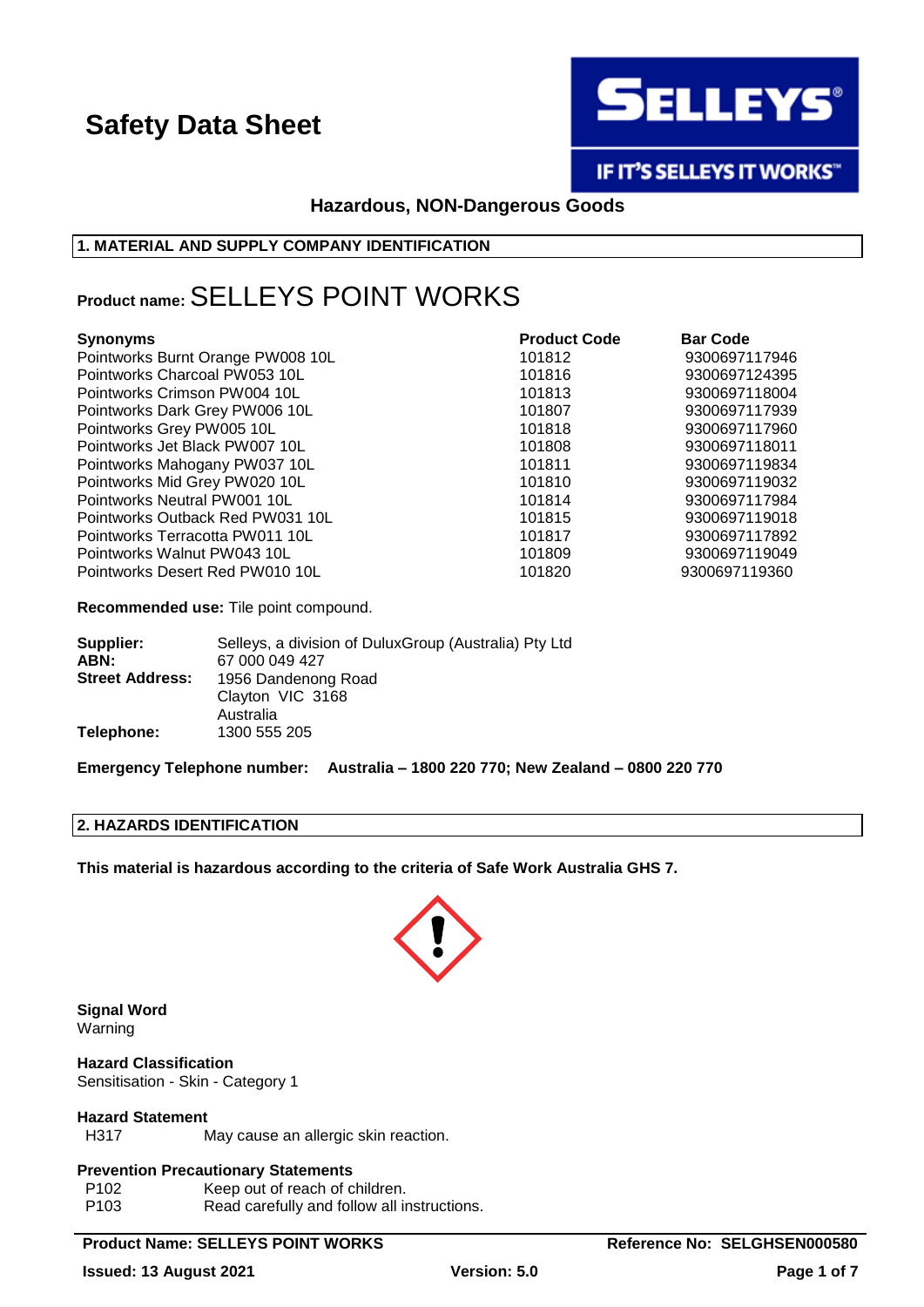

# **IF IT'S SELLEYS IT WORKS"**

P261 Avoid breathing dust, fume, gas, mist, vapours or spray.. P272 Contaminated work clothing should not be allowed out of the workplace. P280 Wear protective gloves/protective clothing including eye/face protection and suitable respirator.

### **Response Precautionary Statements**

| If medical advice is needed, have product container or label at hand. |
|-----------------------------------------------------------------------|
| IF ON SKIN: Wash with plenty of water and soap.                       |
| If skin irritation or rash occurs: Get medical advice/attention.      |
| Take off contaminated clothing and wash it before reuse               |
|                                                                       |

### **Storage Precautionary Statement**

Not allocated

### **Disposal Precautionary Statement**

P501 Dispose of contents/container in accordance with local, regional, national and international regulations.

### **Poison Schedule:** Not Applicable

### **DANGEROUS GOOD CLASSIFICATION**

Not classified as Dangerous Goods by the criteria of the "Australian Code for the Transport of Dangerous Goods by Road & Rail" and the "New Zealand NZS5433: Transport of Dangerous Goods on Land".

| <b>3. COMPOSITION INFORMATION</b>                                    |            |                   |
|----------------------------------------------------------------------|------------|-------------------|
|                                                                      |            |                   |
| <b>CHEMICAL ENTITY</b>                                               | CAS NO     | <b>PROPORTION</b> |
| 1,2-Benzisothiazol-3(2H)-one (BIT)                                   | 2634-33-5  | $<$ 0.05 % (w/w)  |
| 5-Chloro-2-methyl-4-isothiazolin-3-one (CMIT)                        | 26172-55-4 | $<$ 0.05 % (w/w)  |
| 2-Methyl-2H-isothiazol-3-one (MIT)                                   | 2682-20-4  | $<$ 0.05 % (w/w)  |
| Ingredients determined to be non-hazardous or below reporting limits |            | <b>Balance</b>    |
|                                                                      |            | 100%              |
|                                                                      |            |                   |

### **4. FIRST AID MEASURES**

If poisoning occurs, contact a doctor or Poisons Information Centre (Phone Australia 131 126, New Zealand 0800 764 766).

**Inhalation:** Remove victim from exposure - avoid becoming a casualty. Remove contaminated clothing and loosen remaining clothing. Allow patient to assume most comfortable position and keep warm. Keep at rest until fully recovered. Seek medical advice if effects persist.

**Skin Contact:** Effects may be delayed. If skin or hair contact occurs, remove contaminated clothing and flush skin and hair with running water. If swelling, redness, blistering or irritation occurs seek medical assistance.

**Eye contact:** If in eyes wash out immediately with water. In all cases of eye contamination it is a sensible precaution to seek medical advice.

**Ingestion:** Rinse mouth with water. If swallowed, do NOT induce vomiting. Give a glass of water to drink. Never give anything by the mouth to an unconscious patient. If vomiting occurs give further water. Seek medical advice.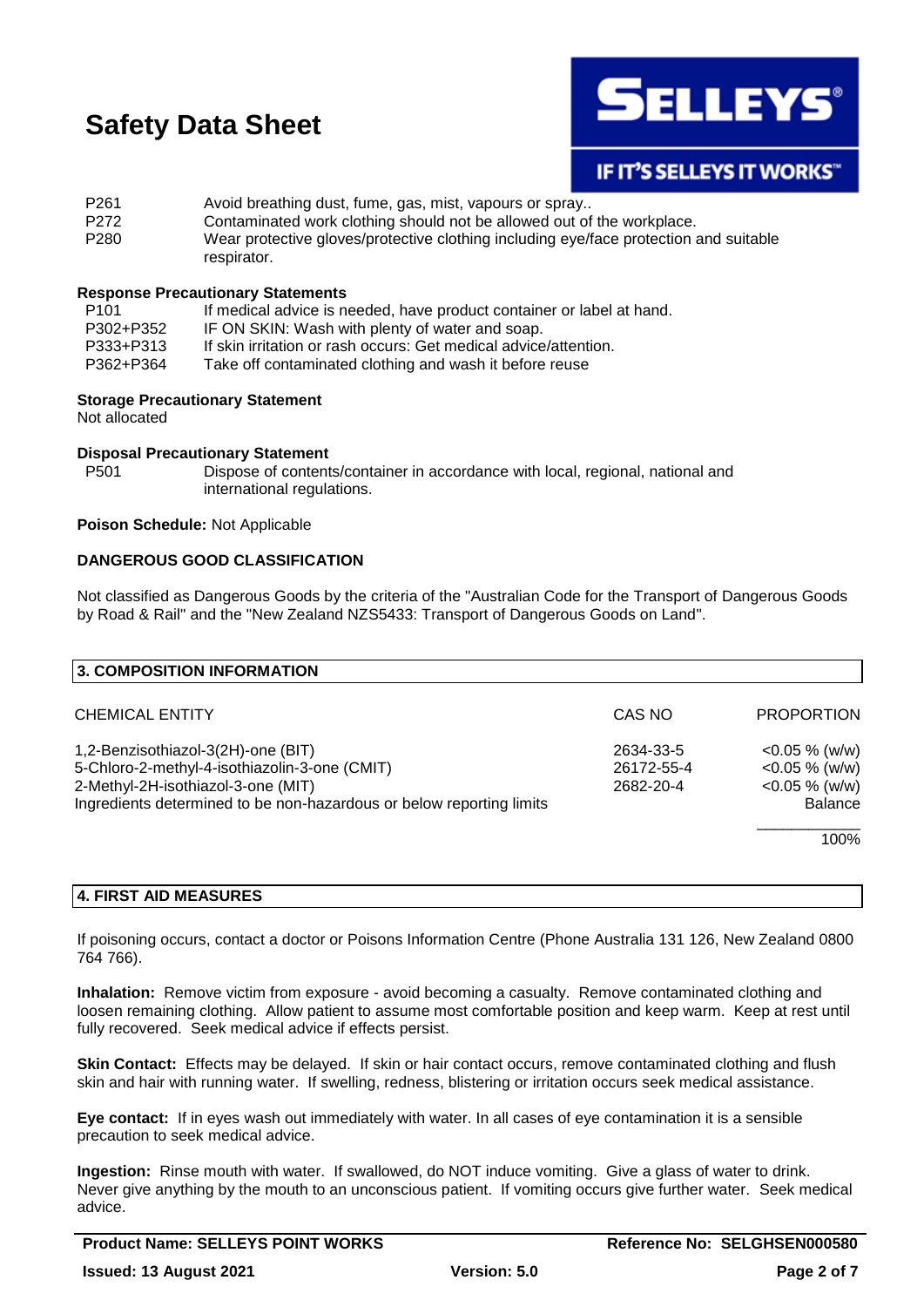

**IF IT'S SELLEYS IT WORKS"** 

**PPE for First Aiders:** Wear safety shoes, overalls, gloves, safety glasses. Available information suggests that gloves made from nitrile rubber should be suitable for intermittent contact. However, due to variations in glove construction and local conditions, the user should make a final assessment. Always wash hands before smoking, eating, drinking or using the toilet. Wash contaminated clothing and other protective equipment before storing or re-using.

**Notes to physician:** Treat symptomatically. Effects may be delayed.

### **5. FIRE FIGHTING MEASURES**

**Hazchem Code:** Not applicable.

**Suitable extinguishing media:** If material is involved in a fire use water fog (or if unavailable fine water spray), alcohol resistant foam, standard foam, dry agent (carbon dioxide, dry chemical powder).

**Specific hazards:** Non-combustible material.

**Fire fighting further advice:** Not combustible, however following evaporation of aqueous component residual material can burn if ignited.

### **6. ACCIDENTAL RELEASE MEASURES**

### **SMALL SPILLS**

Wear protective equipment to prevent skin and eve contamination. Avoid inhalation of vapours or dust. Wipe up with absorbent (clean rag or paper towels). Collect and seal in properly labelled containers or drums for disposal.

### **LARGE SPILLS**

Clear area of all unprotected personnel. Slippery when spilt. Avoid accidents, clean up immediately. Wear protective equipment to prevent skin and eye contamination and the inhalation of dust. Work up wind or increase ventilation. Cover with damp absorbent (inert material, sand or soil). Sweep or vacuum up, but avoid generating dust. Collect and seal in properly labelled containers or drums for disposal. If contamination of crops, sewers or waterways has occurred advise local emergency services.

### **Dangerous Goods - Initial Emergency Response Guide No:** Not applicable

### **7. HANDLING AND STORAGE**

**Handling:** Avoid eye contact and skin contact. Avoid inhalation of dust.

**Storage:** Store in a cool, dry, well-ventilated place and out of direct sunlight. Store away from foodstuffs. Store away from incompatible materials described in Section 10. Store away from sources of heat and/or ignition. Keep container standing upright. Keep containers closed when not in use - check regularly for spills.

### **8. EXPOSURE CONTROLS / PERSONAL PROTECTION**

**National occupational exposure limits:** No value assigned for this specific material by Safe Work Australia.

**Biological Limit Values:** As per the "National Model Regulations for the Control of Workplace Hazardous Substances (Safe Work Australia)" the ingredients in this material do not have a Biological Limit Allocated.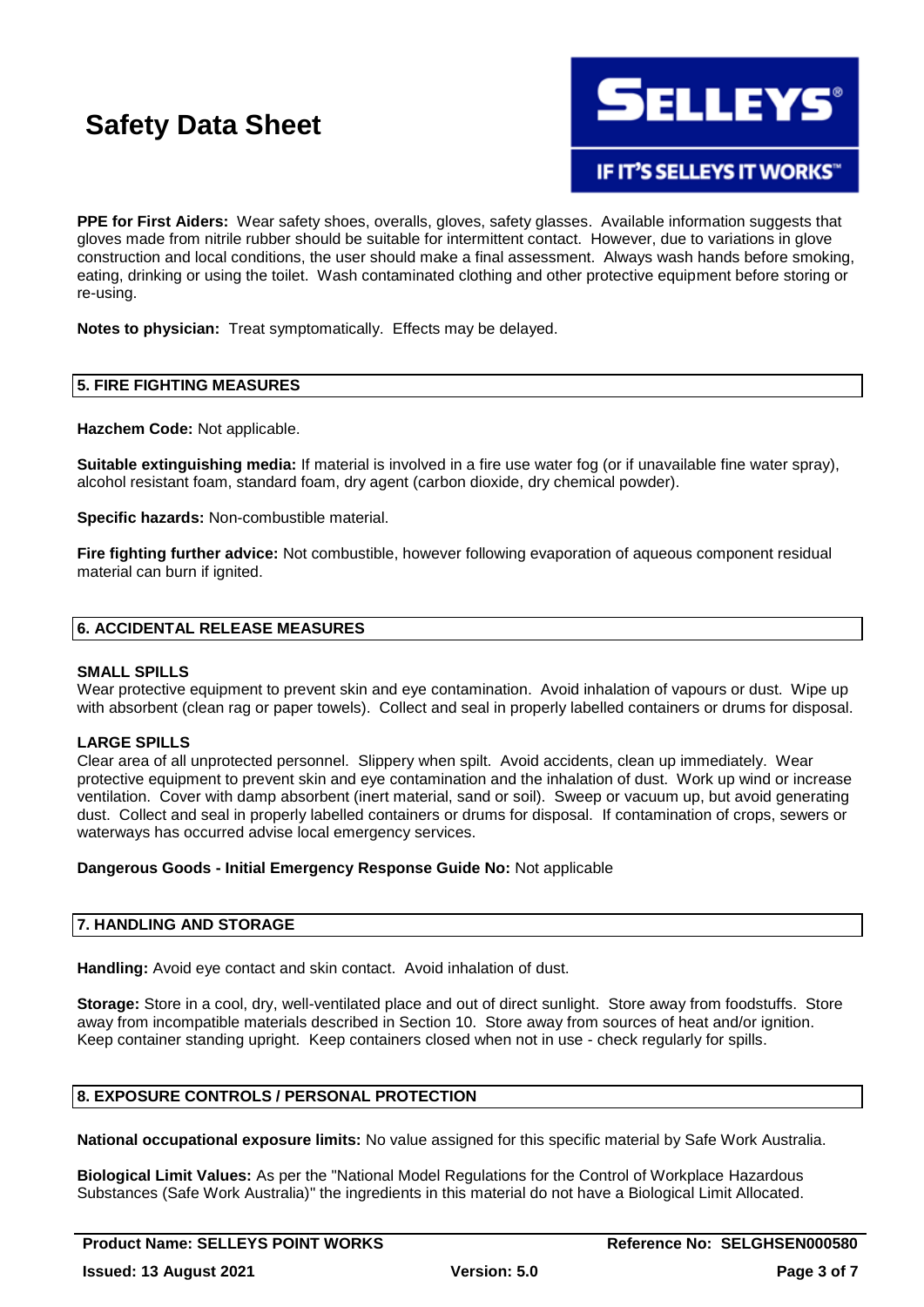

**Engineering Measures:** Natural ventilation should be adequate under normal use conditions.

### **Personal Protection Equipment:** SAFETY SHOES, OVERALLS, GLOVES, SAFETY GLASSES.

Wear safety shoes, overalls, gloves, safety glasses. Available information suggests that gloves made from nitrile rubber should be suitable for intermittent contact. However, due to variations in glove construction and local conditions, the user should make a final assessment. Always wash hands before smoking, eating, drinking or using the toilet. Wash contaminated clothing and other protective equipment before storing or re-using.

**Hygiene measures:** Keep away from food, drink and animal feeding stuffs. When using do not eat, drink or smoke. Wash hands prior to eating, drinking or smoking. Avoid contact with clothing. Avoid eye contact and skin contact. Avoid inhalation of dust. Ensure that eyewash stations and safety showers are close to the workstation location.

### **9. PHYSICAL AND CHEMICAL PROPERTIES**

| Form:   | Paste                |
|---------|----------------------|
| Colour: | Various              |
| Odour:  | Mild, characteristic |

**Solubility:** Dispersible in water **Specific Gravity:** 1.35 - 1.42 **Relative Vapour Density (air=1):** >1 **Vapour Pressure (20 °C):** N Av **Flash Point (°C):** N App **Flammability Limits (%):** N App **Autoignition Temperature (°C):** N Av **Melting Point/Range (°C):** N Av **Boiling Point/Range (°C):** Approx. 100 **pH:** N Av **Viscosity:** N Av **Total VOC (g/Litre):** N Av

(Typical values only - consult specification sheet)  $N Av = Not available, N App = Not applicable$ 

### **10. STABILITY AND REACTIVITY**

**Chemical stability:** This material is thermally stable when stored and used as directed.

**Conditions to avoid:** Elevated temperatures and sources of ignition.

**Incompatible materials:** Oxidising agents.

**Hazardous decomposition products:** Oxides of carbon and nitrogen, smoke and other toxic fumes.

**Hazardous reactions:** No known hazardous reactions.

### **11. TOXICOLOGICAL INFORMATION**

No adverse health effects expected if the product is handled in accordance with this Safety Data Sheet and the product label. Symptoms or effects that may arise if the product is mishandled and overexposure occurs are: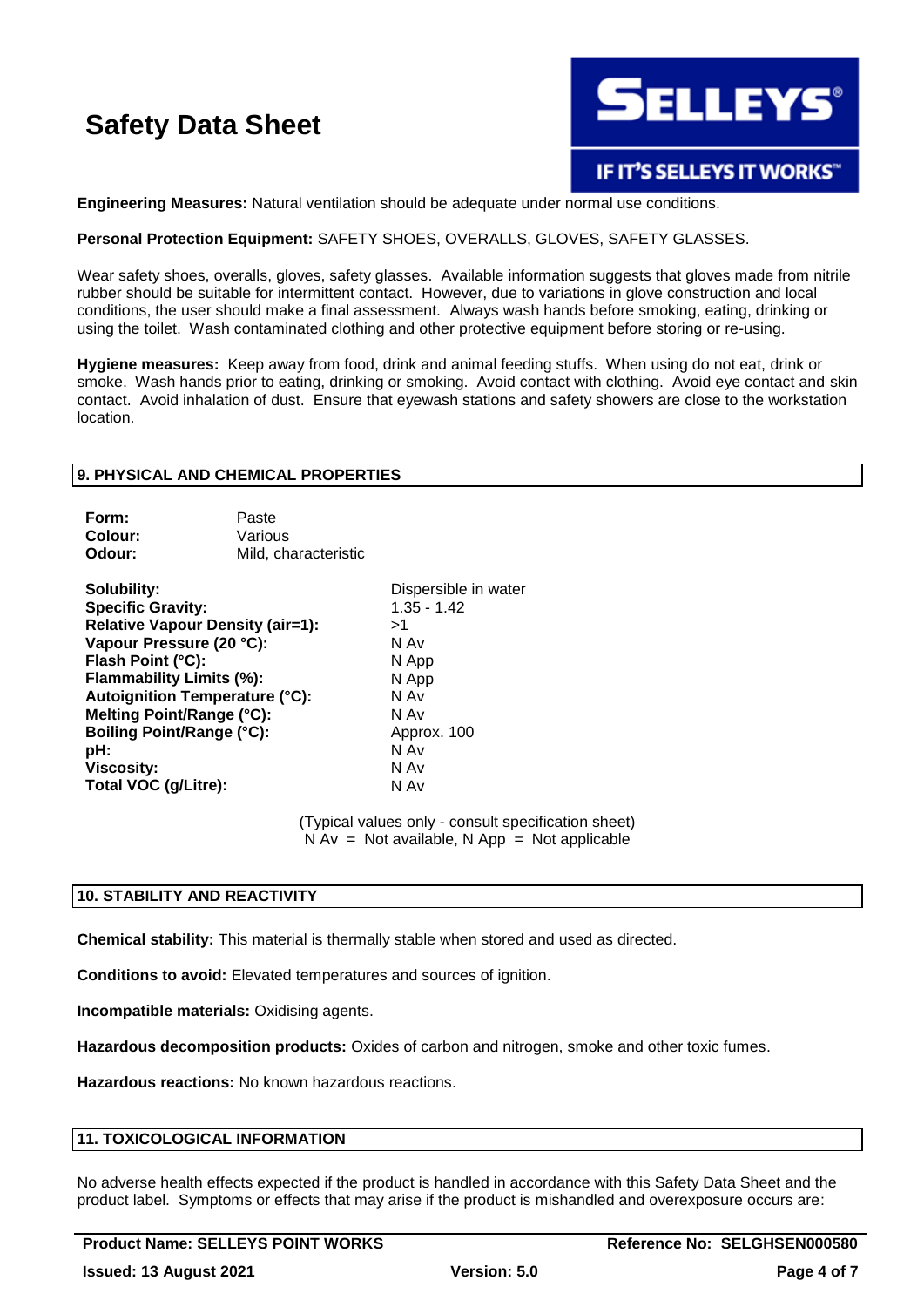

### **Acute Effects**

**Inhalation:** Material may be an irritant to mucous membranes and respiratory tract.

**Skin contact:** Contact with skin may result in irritation. A skin sensitiser. Repeated or prolonged skin contact may lead to allergic contact dermatitis.

**Ingestion:** Swallowing can result in nausea, vomiting and irritation of the gastrointestinal tract.

**Eye contact:** May be an eye irritant. Exposure to the dust may cause discomfort due to particulate nature. May cause physical irritation to the eyes.

### **Acute toxicity**

**Inhalation:** This material has been classified as not hazardous for acute inhalation exposure. Acute toxicity estimate (based on ingredients):  $LC_{50} > 5.0$  mg/L for dust.

**Skin contact:** This material has been classified as not hazardous for acute dermal exposure. Acute toxicity estimate (based on ingredients):  $LD_{50} > 2,000$  mg/Kg bw

**Ingestion:** This material has been classified as not hazardous for acute ingestion exposure. Acute toxicity estimate (based on ingredients):  $LD_{50} > 2,000$  mg/Kg bw

**Corrosion/Irritancy:** Eye: this material has been classified as not corrosive or irritating to eyes. Skin: this material has been classified as not corrosive or irritating to skin.

**Sensitisation:** Inhalation: this material has been classified as not a respiratory sensitiser. Skin: this material has been classified as a Category 1 Hazard (skin sensitiser).

**Aspiration hazard:** This material has been classified as not an aspiration hazard.

**Specific target organ toxicity (single exposure):** This material has been classified as not a specific hazard to target organs by a single exposure.

### **Chronic Toxicity**

**Mutagenicity:** This material has been classified as not a mutagen.

**Carcinogenicity:** This material has been classified as not a carcinogen.

**Reproductive toxicity (including via lactation):** This material has been classified as not a reproductive toxicant.

**Specific target organ toxicity (repeat exposure):** This material has been classified as not a specific hazard to target organs by repeat exposure.

### **12. ECOLOGICAL INFORMATION**

Avoid contaminating waterways.

**Acute aquatic hazard:** This material has been classified as not hazardous for acute aquatic exposure. Acute toxicity estimate (based on ingredients): > 100 mg/L

**Long-term aquatic hazard:** This material has been classified as not hazardous for chronic aquatic exposure. Non-rapidly or rapidly degradable substance for which there are adequate chronic toxicity data available OR in the absence of chronic toxicity data, Acute toxicity estimate (based on ingredients): >100 mg/L, where the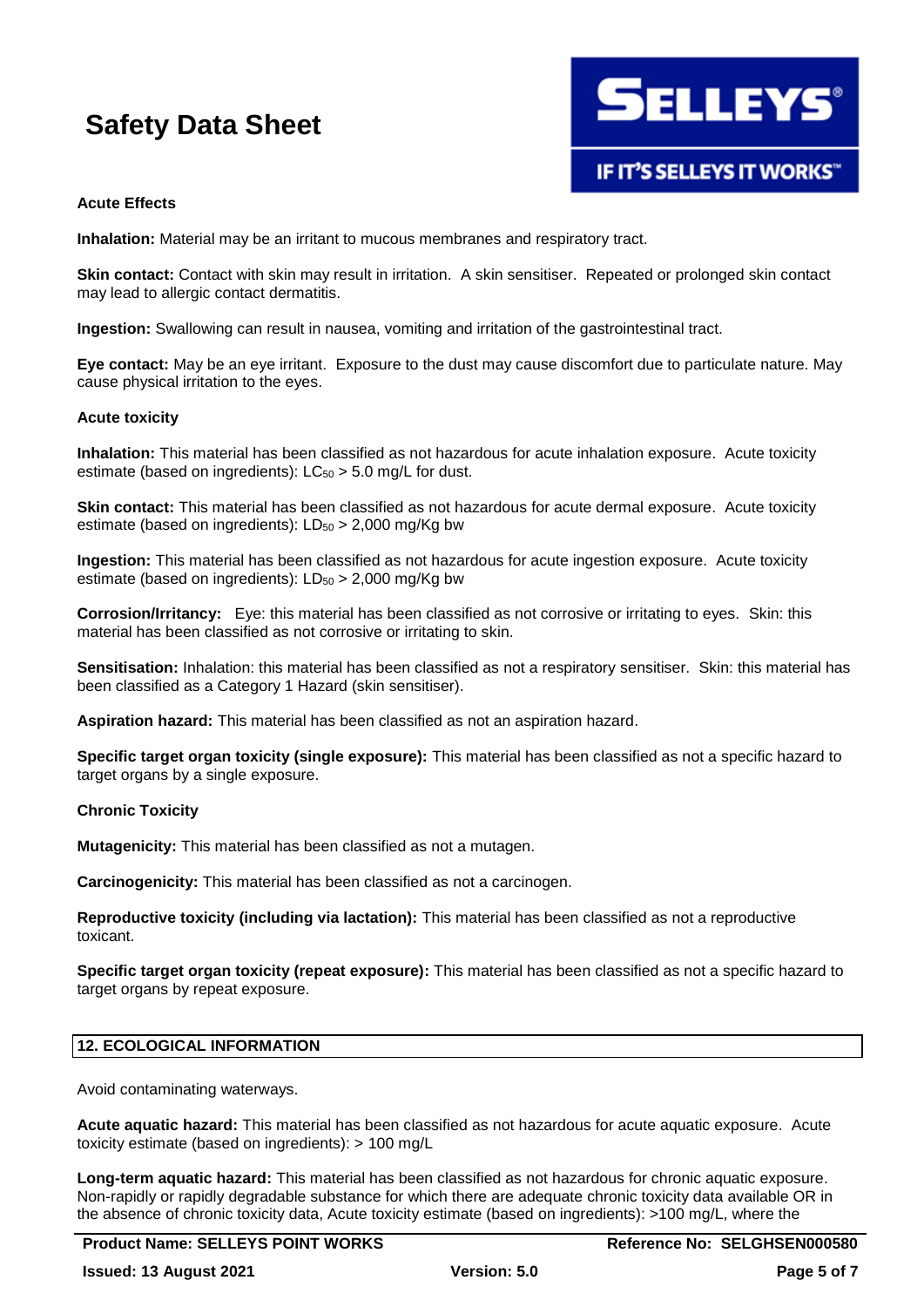

substance is not rapidly degradable and/or BCF  $<$  500 and/or log  $K_{ow}$   $<$  4.

**Ecotoxicity:** No information available.

**Persistence and degradability:** No information available.

**Bioaccumulative potential:** No information available.

**Mobility:** No information available.

### **13. DISPOSAL CONSIDERATIONS**

Persons conducting disposal, recycling or reclamation activities should ensure that appropriate personal protection equipment is used, see "Section 8. Exposure Controls and Personal Protection" of this SDS.

If possible material and its container should be recycled. If material or container cannot be recycled, dispose in accordance with local, regional, national and international Regulations.

### **14. TRANSPORT INFORMATION**

### **ROAD AND RAIL TRANSPORT**

Not classified as Dangerous Goods by the criteria of the "Australian Code for the Transport of Dangerous Goods by Road & Rail" and the "New Zealand NZS5433: Transport of Dangerous Goods on Land".

### **MARINE TRANSPORT**

Not classified as Dangerous Goods by the criteria of the International Maritime Dangerous Goods Code (IMDG Code) for transport by sea.

### **AIR TRANSPORT**

Not classified as Dangerous Goods by the criteria of the International Air Transport Association (IATA) Dangerous Goods Regulations for transport by air.

### **15. REGULATORY INFORMATION**

### **This material is not subject to the following international agreements:**

Montreal Protocol (Ozone depleting substances) The Stockholm Convention (Persistent Organic Pollutants) The Rotterdam Convention (Prior Informed Consent) Basel Convention (Hazardous Waste) International Convention for the Prevention of Pollution from Ships (MARPOL)

### **This material/constituent(s) is covered by the following requirements:**

The Standard for the Uniform Scheduling of Medicines and Poisons (SUSMP) established under the Therapeutic Goods Act (Commonwealth): Not Applicable.

AICIS Status: All components of this product are listed on or exempt from the Australian Inventory of Industrial Chemicals (AIIC).

All components of this product are listed on or exempt from the New Zealand Inventory of Chemical (NZIoC).

**HSNO Group Standard:** HSR002670 - Surface Coatings and Colourants (Subsidiary Hazard) Group Standard 2020